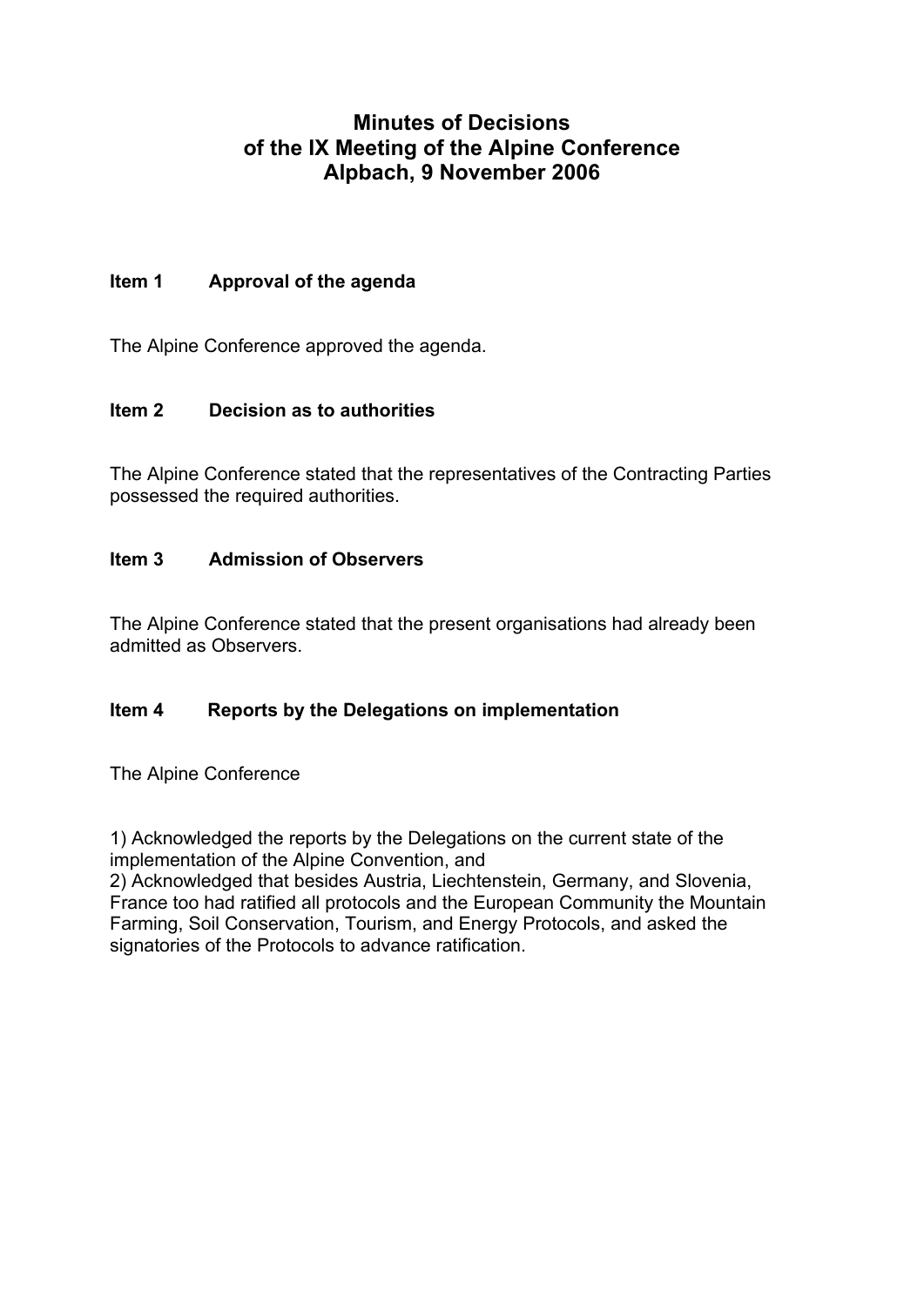### **Item 5 Reviewing Procedure**

The Alpine Conference

[1](#page-1-0)) Acknowledged the interim report by the Compliance Committee<sup>1</sup>,

2) Thanked the Compliance Committee for their work and stated that the work performed so far was helpful for the implementation of the Alpine Convention,

3) Instructed the Compliance Committee to do the following without prejudice to Decision VII/4 and conscious of the decision of the 28<sup>th</sup> Permanent Committee as to Item 14:

- on the basis of previous experience, draft a work and time schedule for their further activities, giving special attention to the deadlines of the upcoming Reviewing Procedure,

- continue their work on the basis of the presented interim report,

- report on their work progress to the Permanent Committee on the occasion of their last meeting in the year 2007.

## **Item 6 Report on the work of the Permanent Committee between the VIII and IX Alpine Conferences**

The Alpine Conference approvingly acknowledged the progress report by the Permanent Committee<sup>[2](#page-1-1)</sup> and thanked those involved for their work.

<span id="page-1-0"></span><sup>&</sup>lt;sup>1</sup> See Enclosure 1: Document IX/5

<span id="page-1-1"></span><sup>&</sup>lt;sup>2</sup> See Enclosure 2: Document IX/6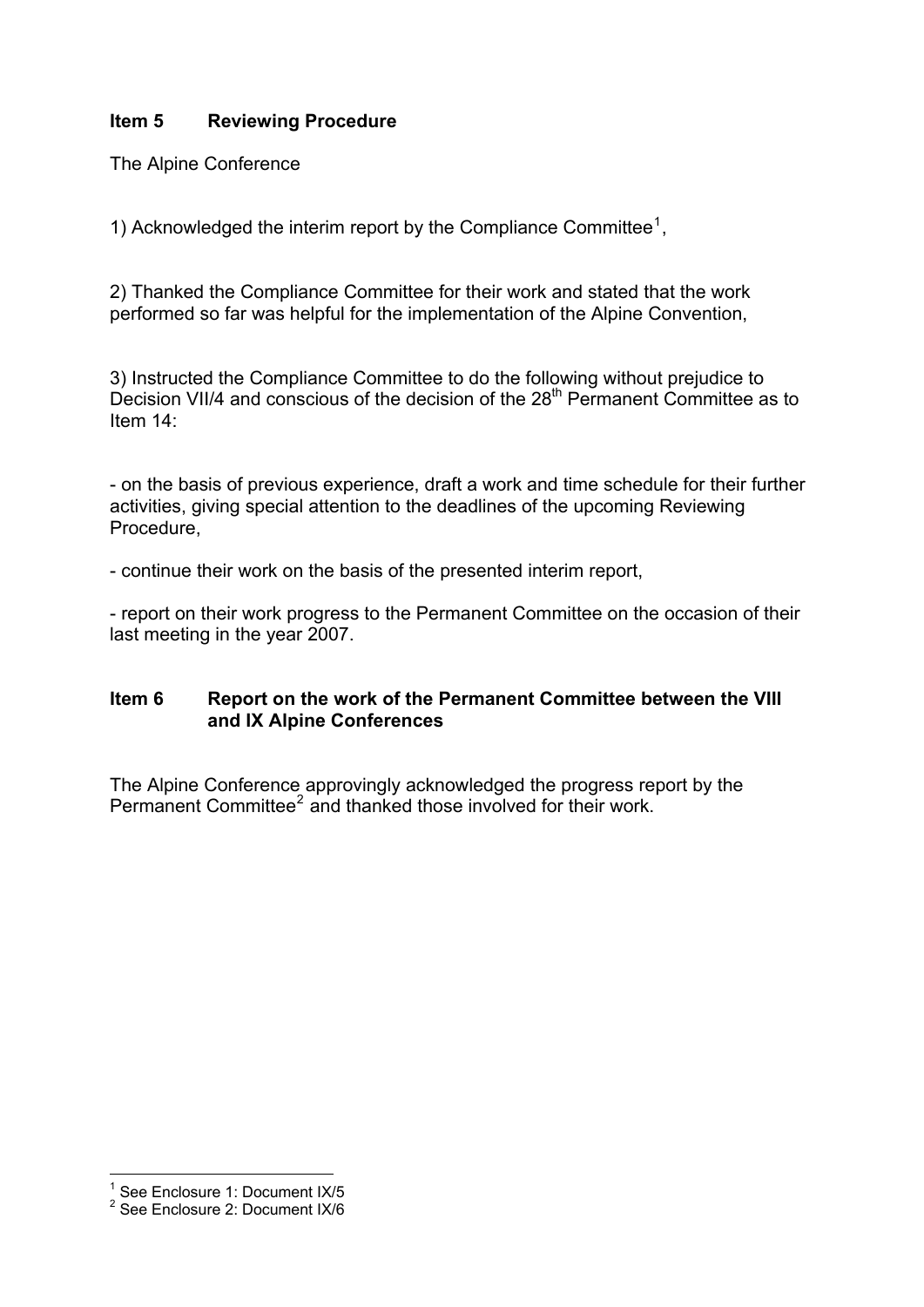## **Item 7 Climate change**

The Alpine Conference

1) Adopted the declaration of the Ministers on climate change<sup>[3](#page-2-0)</sup> and

2) Instructed the Permanent Committee to draw up in an appropriate manner until the X meeting of the Alpine Conference an action plan for the implementation of the climate declaration, containing Alp-specific recommendations of action and long term initiatives, and a time schedule.

#### **Item 8 Natural Hazards**

The Alpine Conference

1) Acknowledged the 2005/2006 progress report presented by the "Natural Hazards" Platform (PLANALP) in the Enclosure<sup>[4](#page-2-1)</sup>,

2) Confirmed the long-term working programme of the "Natural Hazards" Platform (PLANALP) for the period from 2007 to 2010 in the Enclosure<sup>[5](#page-2-2)</sup>,

3) Extended the mandate of the "Natural Hazards" Platform (PLANALP) adopted by the VII Alpine Conference in 2004, with the following working priorities:

- strategic concepts for dealing with natural hazards

- evaluation of concepts for integrated risk management in the protection against natural hazards (outlining of "best practice solutions")

- devising recommendations related to pertinent topics

4) Entrusted Switzerland with the presidency of the "Natural Hazards" Platform (PALNALP) until the X Alpine Conference.

<span id="page-2-0"></span> 3 See Enclosure 3: Document IX/7/1 4 See Enclosure 4: Document IX/8/1

<span id="page-2-1"></span>

<span id="page-2-2"></span><sup>5</sup> See Enclosure 5: Document IX/8/2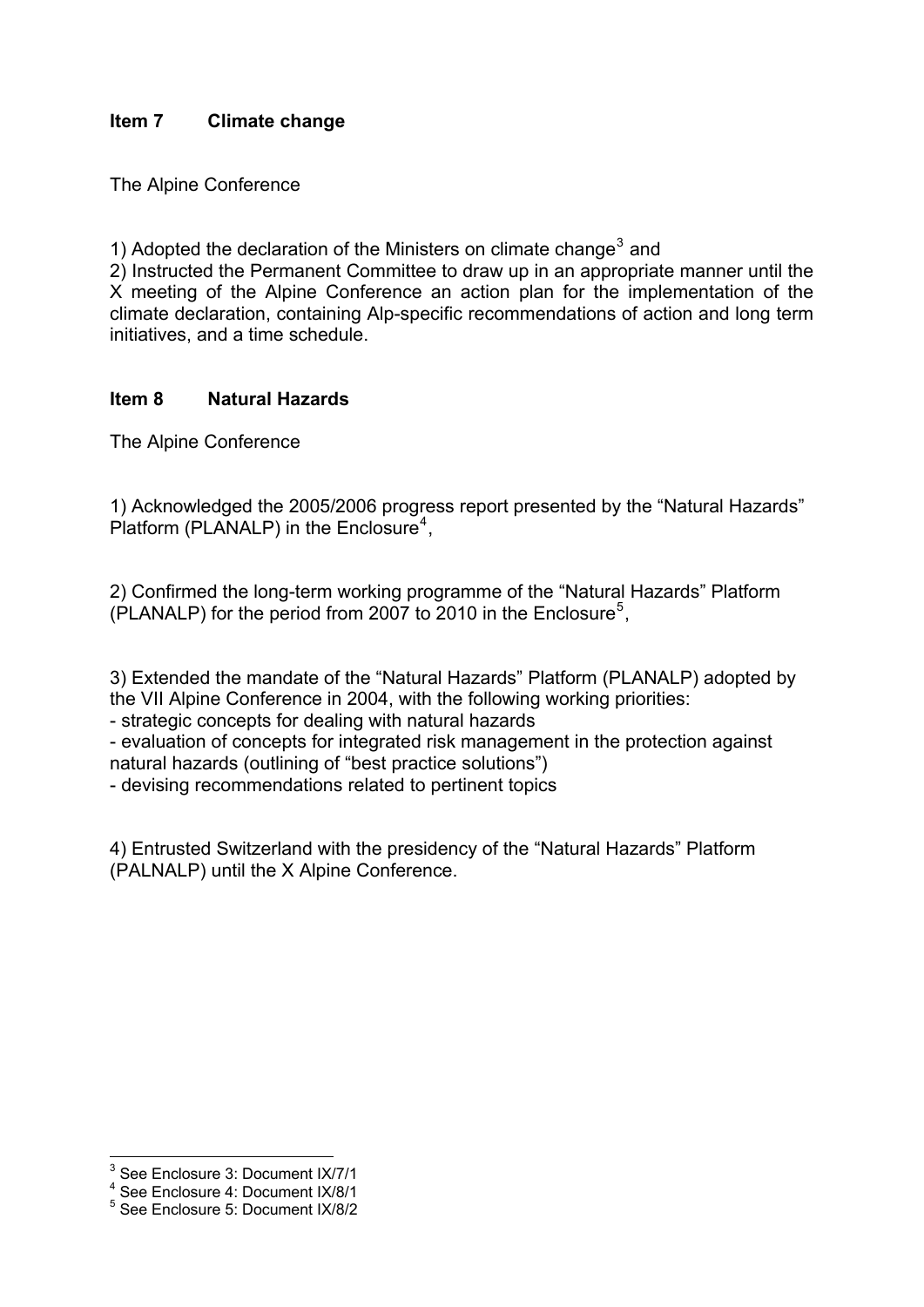#### **Item 9 Water**

The Alpine Conference

1) Welcomed Austria's report on the results of the international conference named "The Water Balance of the Alps"<sup>[6](#page-3-0)</sup>, which had been organised in cooperation with the University of Innsbruck and ISCAR and taken place in Innsbruck on 28 and 29 September 2006,

2) Asked the Permanent Secretariat to coordinate the elaboration of the next contribution to the Report on the State of the Alps, on the subject of water, in consultation with the Presidency of the Alpine Conference, accompanied by an Adhoc Expert Group presided over by Austria and Germany, and with the involvement of the Focal Points of the Contracting Parties on the one hand and the main groups of reference of science, of the Observers, and of interested nongovernmental organisations on the other hand, and to present it to the Alpine Conference via the Permanent Committee by 31 May 2008; this report should contain especially the most important issues of water management ascertained, and analysis of already existing legal structures in the water sector and, on the basis of this, a recommendation as to measures to be taken in order to find concrete solutions for the demonstrated water management issues,

3) Considered it necessary to continue the dialogue on the subject of water begun with the conference named "The Water Balance of the Alps" within the framework of a follow-up conference in Germany in the year 2008, with the involvement of the Contracting Parties and especially the European Community, the main groups of reference of science, of the Observers, and of interested nongovernmental organisations.

## **Item 10 Research agenda**

The Alpine Conference

1) Welcomed the initiative for the compilation of a research agenda related to the Multi-Annual Working Programme and thanked ISCAR for their work,

<span id="page-3-0"></span><sup>6</sup> See Enclosure 6: Document IX/9/1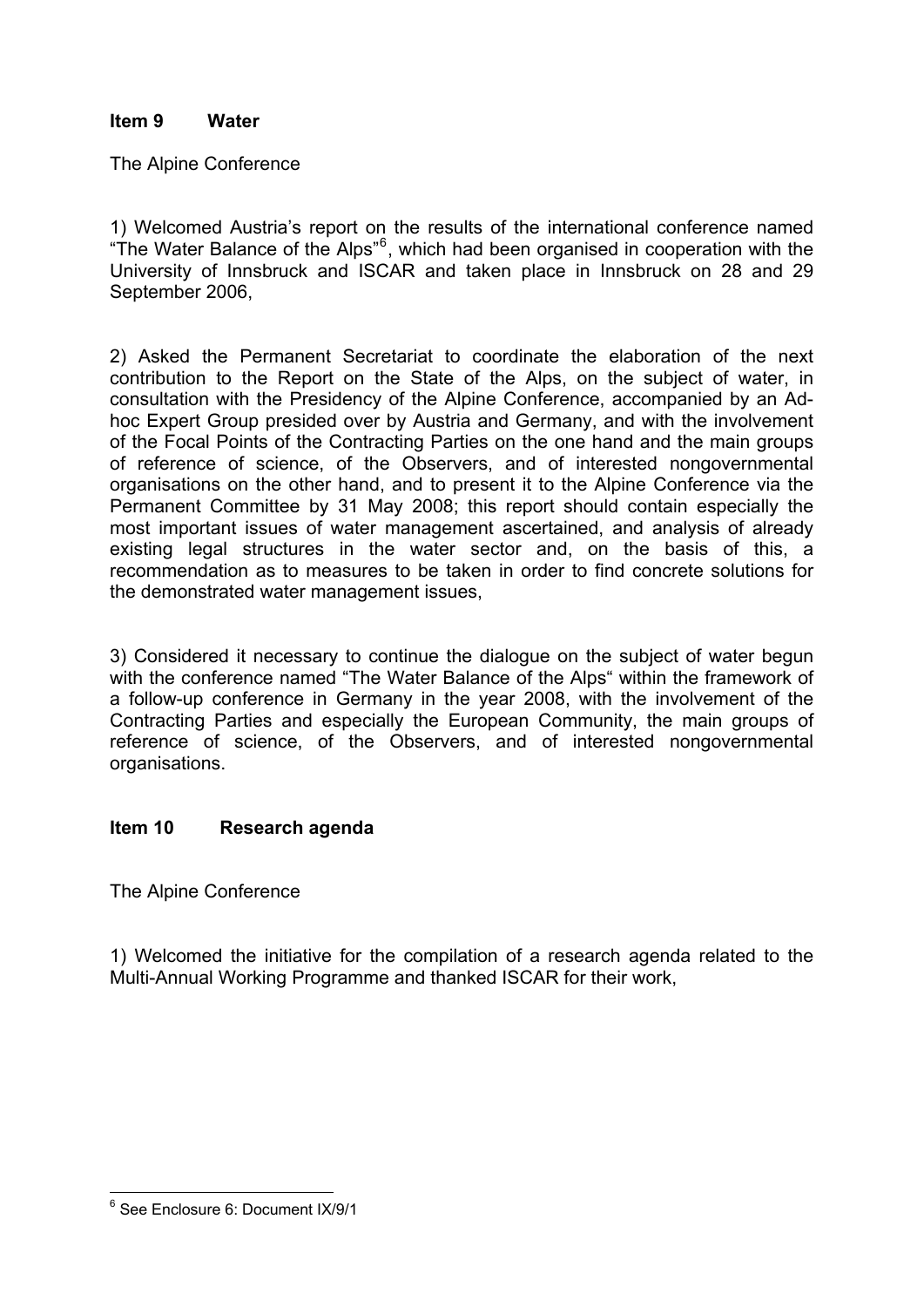2) Acknowledged the report<sup>[7](#page-4-0)</sup> and asked the Permanent Secretariat to disseminate the final version of the research agenda in an appropriate manner.

## **Item 11 Population and Culture**

The Alpine Conference

1) Decided the approval of the declaration named "Population and Culture"<sup>[8](#page-4-1)</sup>, in the opinion that it represents a first important contribution to the implementation of the social and cultural sustainability goals of the Alpine Convention,

2) Made a case for identifying and supporting useful initiatives in order for the population, nongovernmental organisations, municipalities, and regions to actively participate in the implementation of the "Population and Culture" declaration in favour of a sustainable development of the Alpine Space,

3) Thanked the Italian presidency and the "Population and Culture" Working Group for their work throughout the previous years.

## **Item 12 First Youth Parliament of the Alpine Convention**

The Alpine Conference acknowledged the report on the First Youth Parliament of the Alpine Convention<sup>[9](#page-4-2)</sup> and asked those involved to continue this initiative within the framework of further similar events.

## **Item 13 Transport**

The Alpine Conference

1) Acknowledged the progress report by the "Traffic"<sup>[10](#page-4-3)</sup> Working Group and thanked the president and the Working Group for their work,

2) Instructed the Permanent Committee and the "Traffic" Working Group to continue their work in accordance with the adopted mandate in the  $Enclosure^{11}$  $Enclosure^{11}$  $Enclosure^{11}$ , and to report on it to the X Alpine Conference,

<span id="page-4-0"></span> 7 See Enclosure 7: Document IX/10

<sup>&</sup>lt;sup>8</sup> See Enclosure 8: Document IX/11/1

<span id="page-4-2"></span><span id="page-4-1"></span><sup>9</sup> See Enclosure 9: Document IX/12

<span id="page-4-3"></span><sup>&</sup>lt;sup>10</sup> See Enclosure 10: Document IX/13

<span id="page-4-4"></span><sup>&</sup>lt;sup>11</sup> See Enclosure 11: Document IX/13/3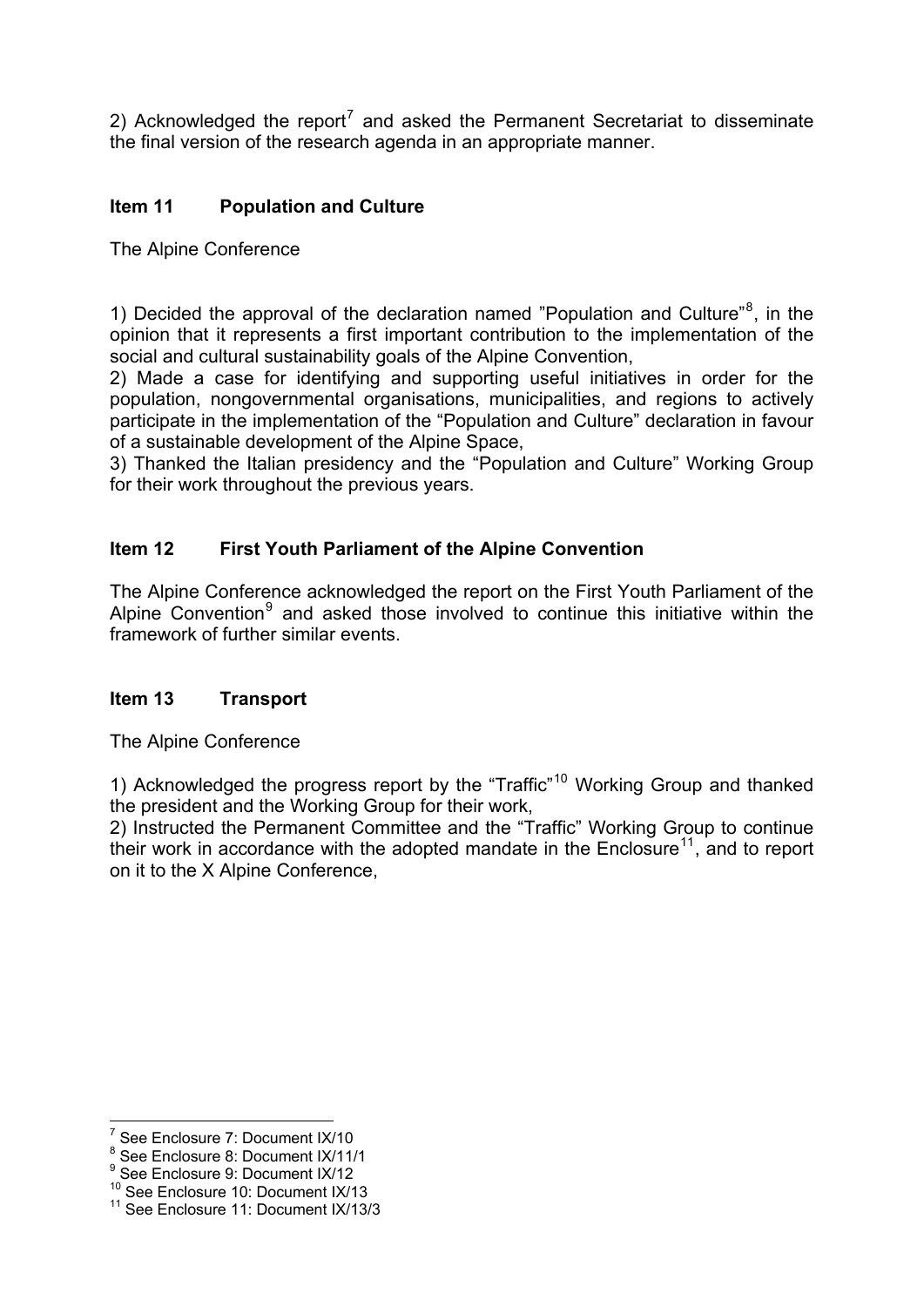3) Acknowledged the report on the European Expert Conference named "Environmentally Friendly Travelling in Europe. Challenges and Innovations Facing Environment, Transport and Tourism"[12](#page-5-0) and requested considering the contents and measure recommendations adopted in the final document within the framework of the Working Groups of the Alpine Convention.

#### **Item 14 Report on the State of the Alps/System for the Observation of and Information on the Alps (SOIA)**

The Alpine Conference

1) Acknowledged the progress report by the Permanent Secretariat including its Enclosure as the first contribution to the Report on the State of the Alps on the subject of Transport and Mobility<sup>[13](#page-5-1)</sup>,

2) Thanked the Contracting Parties for their generous support of the work related to the Report on the State of the Alps,

3) Entrusted an editing group under the coordination of the Permanent Secretariat with presenting an edited and linguistically harmonised version of this report until the next session of the Permanent Committee,

4) Authorised the Permanent Committee to conclusively approve within the framework of their 35<sup>th</sup> session the first contribution to the Report on the State of the Alps on the subject of Transport and Mobility,

5) Requested the publication of this first contribution to a Report on the State of the Alps on the subject of Transport and Mobility by 30 June 2007 at the latest,

6) Laid down that the next subject to be worked on would be "Water in the Alpine Space" and that in this context the results of the Water Conference should be given consideration, and asked the Permanent Committee to ensure that related work would be taken up in due time,

7) Requested the Permanent Committee to ensure the elaboration of a long term strategy for the System for the Observation of and Information on the Alps (SOIA).

<span id="page-5-0"></span><sup>&</sup>lt;sup>12</sup> See Enclosure 12: Document IX/13/4

<span id="page-5-1"></span><sup>&</sup>lt;sup>13</sup> See Enclosure 12: Document IX/14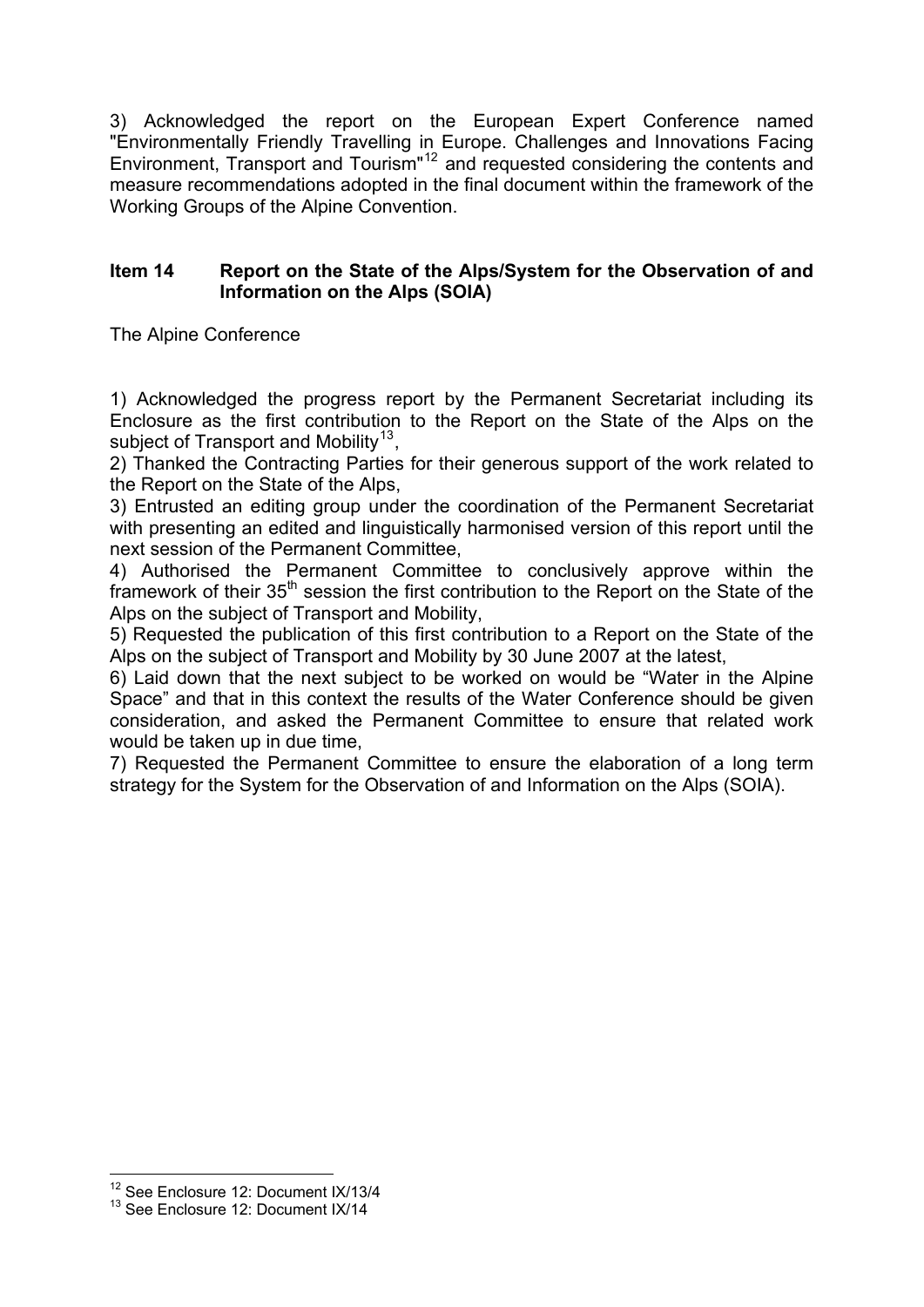## **Item 15 International Mountain Partnerships**

The Alpine Conference

1) Approvingly acknowledged the report by the Permanent Secretariat<sup>[14](#page-6-0)</sup>.

2) Extended the main regions cooperating with the Alpine Convention by the Balkan Region,

3) Congratulated the states involved on the coming into force of the Carpathian Convention on 4 January 2006,

4) Approved the memorandum of understanding on the cooperation between the Carpathian and Alpine Conventions<sup>[15](#page-6-1)</sup> presented to it, and

5) Authorised the future Presidency of the Alpine Convention and the Permanent Secretariat to sign the memorandum of understanding.

#### **Item 16 Ski-Audit**

The Alpine Conference

1) Acknowledged the progress report by the Permanent Committee on auditing in skiing areas $16$ .

2) Welcomed further voluntary dissemination of the auditing procedure in skiing areas and asked the Contracting States to support this process,

3) Decided to periodically award at the Alpine Conferences the prize remunerated by the "pro natura – pro ski" foundation.

## **Item 17 Establishment of an ecological network**

The Alpine Conference established a Platform named "Ecological Network" with constitution<sup>[17](#page-6-3)</sup> and mandate<sup>[18](#page-6-4)</sup> as per enclosure.

<sup>&</sup>lt;sup>14</sup> See Enclosure 14: Document IX/15

<span id="page-6-1"></span><span id="page-6-0"></span><sup>15</sup> See Enclosure 15: Document IX/15/2

<span id="page-6-2"></span><sup>&</sup>lt;sup>16</sup> See Enclosure 16: Document IX/16

<span id="page-6-3"></span><sup>&</sup>lt;sup>17</sup> See Enclosure 17: Document IX/17/2

<span id="page-6-4"></span><sup>&</sup>lt;sup>18</sup> See Enclosure 18: Document IX/17/3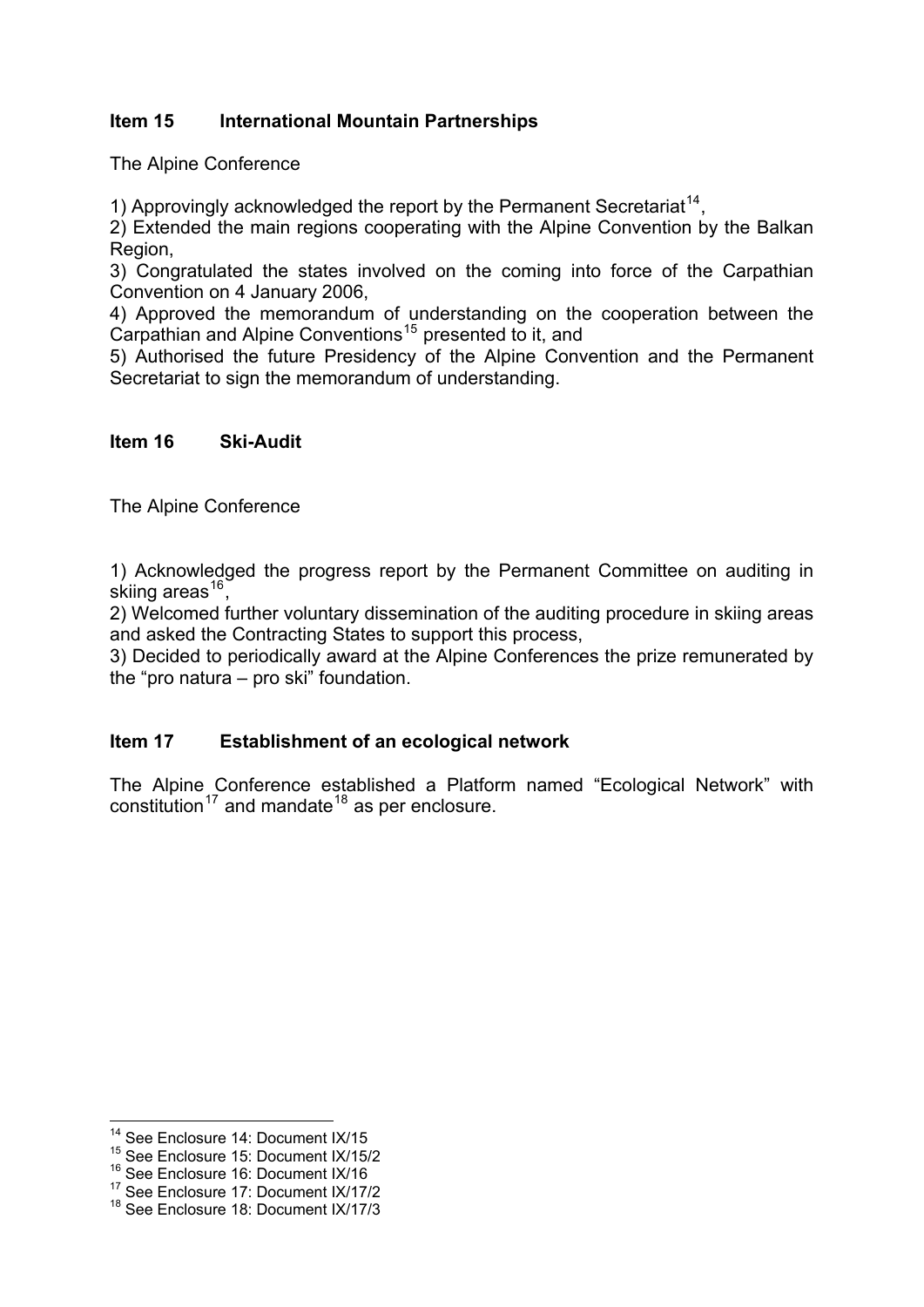#### **Item 18 2005/2006 progress report of the Alpine Network of Protected Areas**

The Alpine Conference acknowledged the 2005 and 2006 progress report of the Alpine Network of Protected Areas<sup>[19](#page-7-0)</sup>.

#### **Item 19 Affiliation of the Protected Areas Task Force to the Permanent Secretariat**

The Alpine Conference welcomed the accomplishment of the affiliation of the Protected Areas Taskforce to the Permanent Secretariat of the Alpine Convention and thanked France for its generous contributions for the maintenance of this Protected Areas Task Force.

## **Item 20 Progress report of the Permanent Secretariat**

The Alpine Conference acknowledged the report by the Permanent Secretariat<sup>[20](#page-7-1) [21](#page-7-2)</sup> and thanked them for their work.

### **Item 21 Biennial budget of the Permanent Secretariat for the years 2007 and 2008, and outlook on the years 2009 and 2010**

The Alpine Conference

1) Acknowledged the report by the Permanent Secretariat<sup>[22](#page-7-3)</sup>.

2) Adopted the 2007/2008 budget of the Permanent Secretariat as per proposal, in which context the total sum of the contributions to be made by the Contracting Parties in the year 2007 amount to 836,542.70 Euros, and 849,090.84 Euros in 2008, 3) Approved bringing forward surpluses from the 2005/2006 period into the 2007/2008 period $^{23}$  $^{23}$  $^{23}$ .

4) Decided to raise the contributions by the Contracting Parties by 1.5 percent relative to the previous year and to leave the distribution basis unaltered.

<sup>1</sup> <sup>19</sup> See Enclosure 19: Document IX/18

<span id="page-7-1"></span><span id="page-7-0"></span><sup>&</sup>lt;sup>20</sup> See Enclosure 20: Document IX/20

<span id="page-7-2"></span><sup>&</sup>lt;sup>21</sup> Italy with regard to p.6 Para.2 of the report in question states for the record that it has fulfilled the provisions of Enclosure 4 of Decision VII/2 on the funding of a staff member working in Bolzano, to be appointed by Slovenia.

<span id="page-7-3"></span>See Enclosure 21: Document IX/21

<span id="page-7-4"></span><sup>&</sup>lt;sup>23</sup> Germany cannot due to budgetary provisions agree to the bringing forward.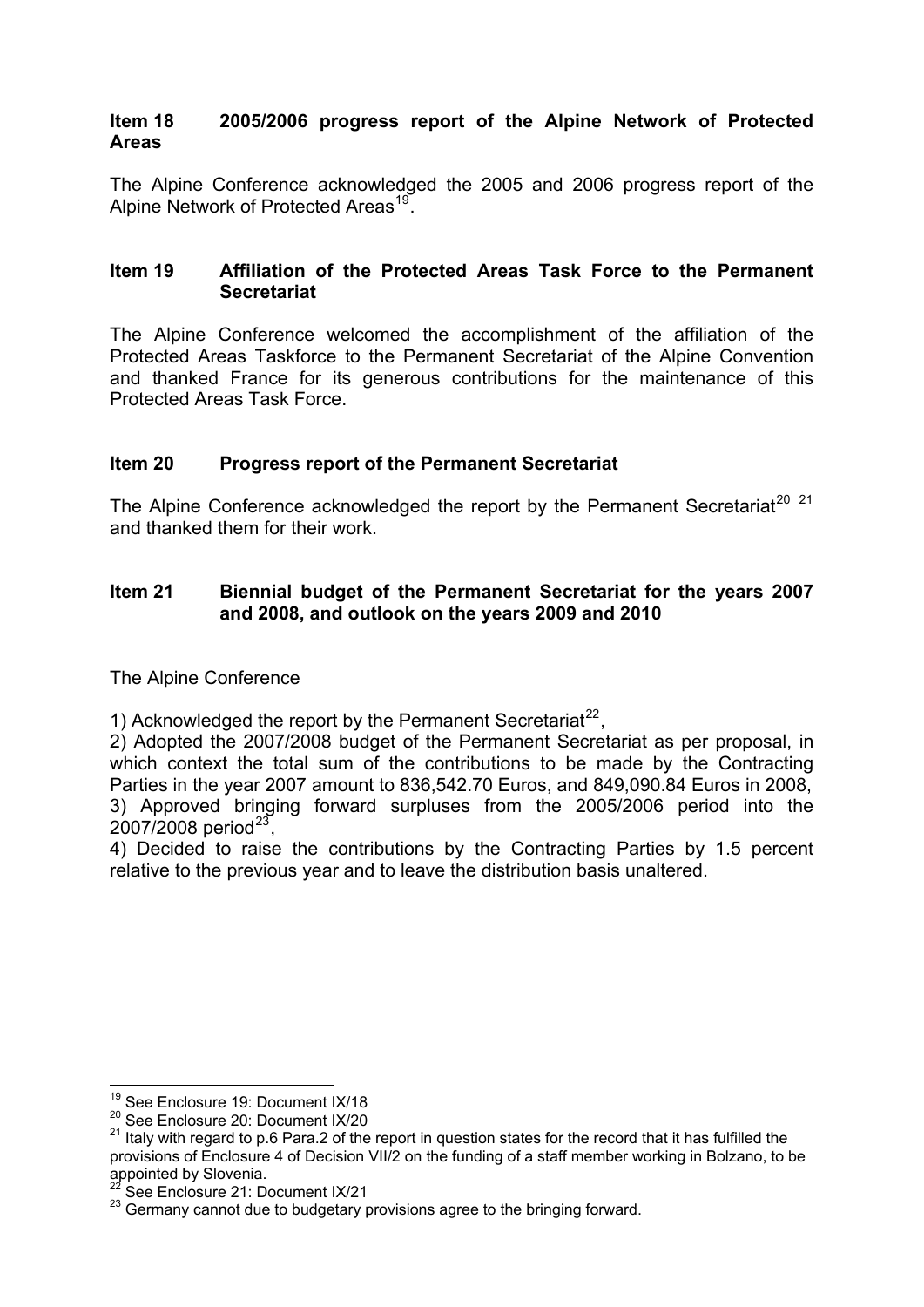## **Item 22 Appointment of the Secretary General of the Alpine Convention**

The Alpine Conference

1) Appointed Mr Marco Onida Secretary General of the Alpine Convention, 2) Decided to entrust Ms Regula Imhof with the function of Vice-Secretary General of the Alpine Convention as soon as the pertinent post would become vacant, and 3) Instructed the Permanent Committee to provide for the necessary modalities and make the necessary arrangements for the employment of Ms Imhof.

## **Item 23 Presidency of the Alpine Conference for the years 2007 and 2008**

The Alpine Conference entrusted France with the Presidency of the Alpine Conference for the years 2007 and 2008.

#### **Item 23 bis Other business**

Italy makes a case for a commitment of the Contracting Parties of the Alpine Convention to a joint programme for the protection of large carnivores $^{24}$  $^{24}$  $^{24}$ .

#### **Item 24 Approval of the Minutes of Decisions**

The Alpine Conference approves the preliminary Minutes of Decisions and forwards them to the Permanent Committee for the approval of the final version.

<span id="page-8-0"></span><sup>1</sup> <sup>24</sup> See Enclosure 22: Document IX/23 bis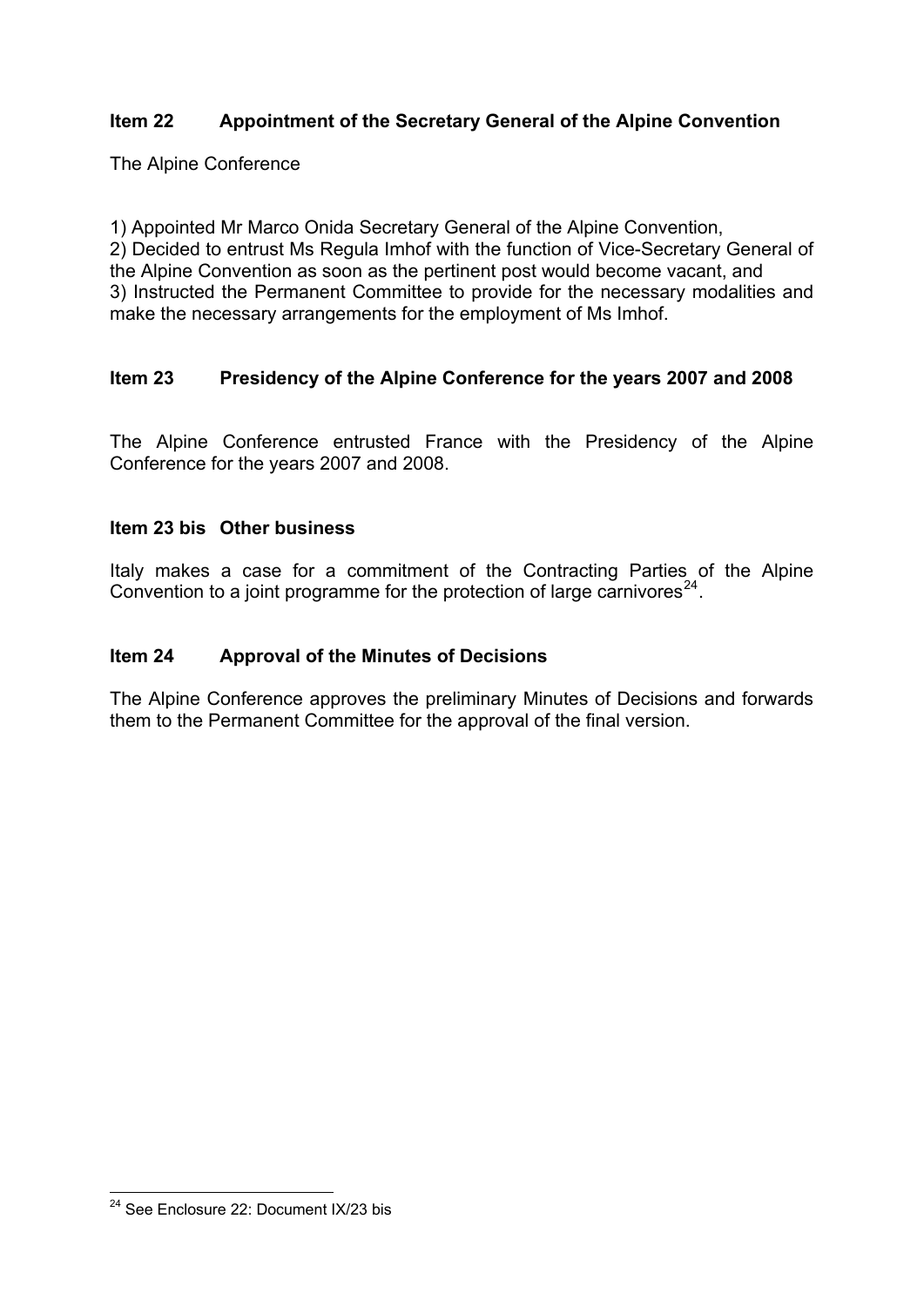## **Index of Enclosures**

| Enclosure 1  | Report by the president of the Compliance Committee:<br>Document IX/5                                                                                                                           |
|--------------|-------------------------------------------------------------------------------------------------------------------------------------------------------------------------------------------------|
| Enclosure 2  | Report on activities of the Permanent Committee between the<br>VII and IX Alpine Conferences: Document IX/6                                                                                     |
| Enclosure 3  | Declaration on climate change: Document IX/7/1                                                                                                                                                  |
| Enclosure 4  | 2005/2006 progress report by the "Natural Hazards" Platform:<br>Document IX/8/1                                                                                                                 |
| Enclosure 5  | 2007/2010 long term working programme by the "Natural"<br>Hazards" Platform: Document IX/8/2                                                                                                    |
| Enclosure 6  | Results of the Conference named "The Water Balance of the<br>Alps" in Innsbruck, September 2006: Document IX/9/1                                                                                |
| Enclosure 7  | Report on the research agenda: Document IX/10                                                                                                                                                   |
| Enclosure 8  | "Population and Culture" declaration: Document IX/11/1                                                                                                                                          |
| Enclosure 9  | Report on the First Youth Parliament of the Alpine<br><b>Convention: Document IX/12</b>                                                                                                         |
| Enclosure 10 | 2005/2006 Progress report by the "Traffic" Working Group:<br>Document IX/13                                                                                                                     |
| Enclosure 11 | Mandate of the "Traffic" Working Group for the years 2007<br>and 2008: Document IX/13/3                                                                                                         |
| Enclosure 12 | Report on the European Expert Conference named<br>"Environmentally Friendly Travelling in Europe. Challenges<br>and Innovations Facing Environment, Transport and<br>Tourism": Document IX/13/4 |
| Enclosure 13 | Progress report by the Permanent Secretariat as first<br>contribution to the Report on the State of the Alps on the<br>subject of Transport and Mobility: Document IX/14                        |
| Enclosure 14 | Progress report by the Permanent Secretariat on the<br>International Mountain Partnerships: Document IX/15                                                                                      |
| Enclosure 15 | Memorandum of understanding on the cooperation between<br>the Carpathian and Alpine Conventions: Document IX/15/2                                                                               |
| Enclosure 16 | Progress report by the Permanent Committee on auditing in<br>skiing areas: Document IX/16                                                                                                       |